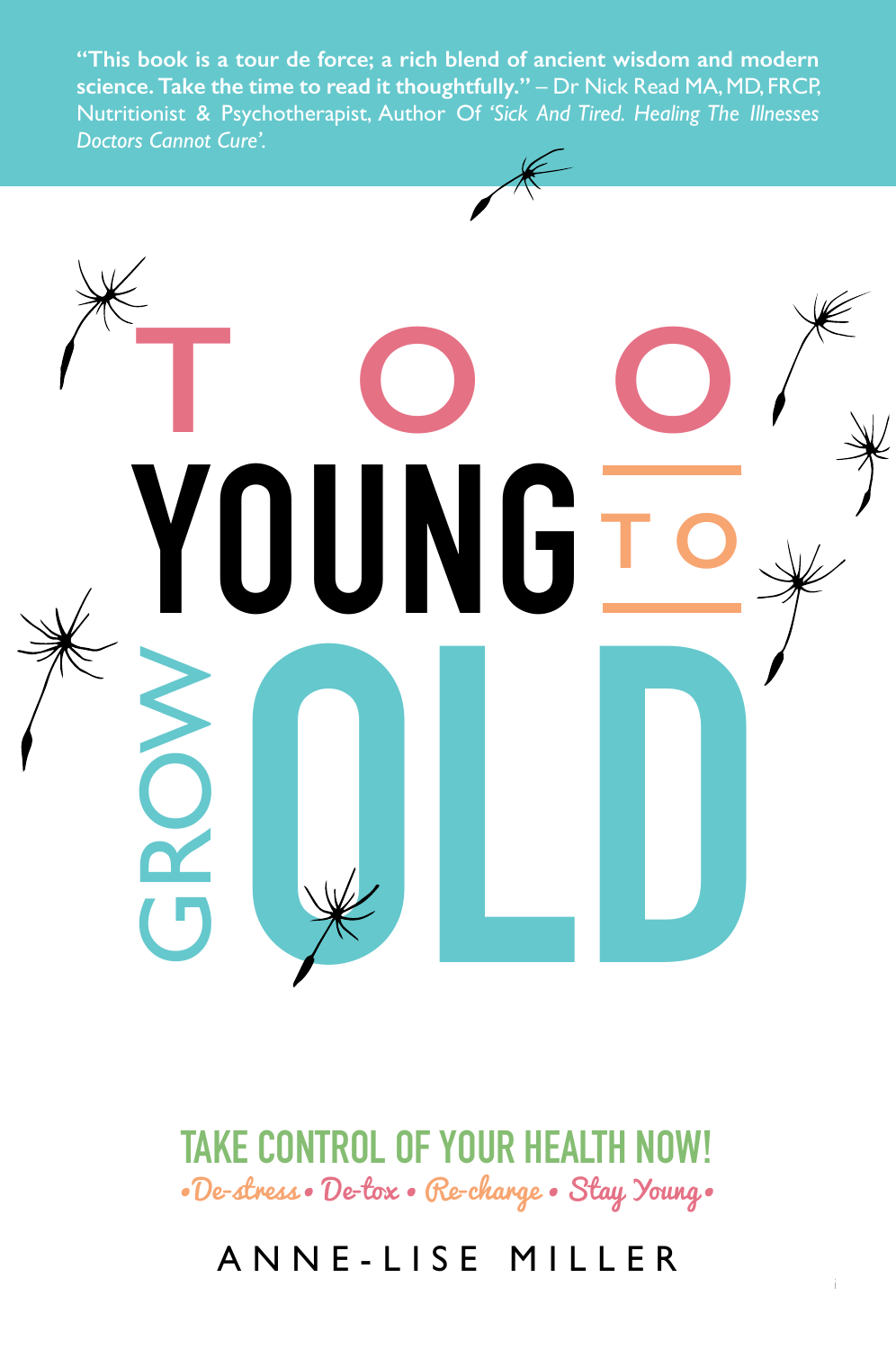## **Too Young to Grow Old**

**FOREWORD by Professor Nick Read ABOUT ME by Anne-Lise Miller WHEN DO WE START TO GROW 'OLD'?**

## **PART ONE: TAKE CONTROL!**

**What is 'Good Health' anyway? 2 We are more than the sum of our parts 8 No more 'diets' 14 Measuring up 22**

## **PART TWO: CHECK INTO THE STRESS CLINIC**

**Breaking free with mindfulness 30 Choice is our most powerful asset 34 Matching goals to personality 46 How to be our best ally 58**

## **PART THREE: CREATE HEALTH FROM WITHIN**

**The drive to thrive 72 The small but mighty cell 74 The four pllars of health 78 Design your own anti-ageing plan Detoxification: Why less is more 82** The Detox Plans 104 **Inflammation: Putting out the fire 114** Colour Therapy: A quick guide to antioxidants 122 **Gut Flora: Making friends of our tiny warriors 128 Sugar Dependence: Burning fat for a change 142** Exercise and making it worth the effort 150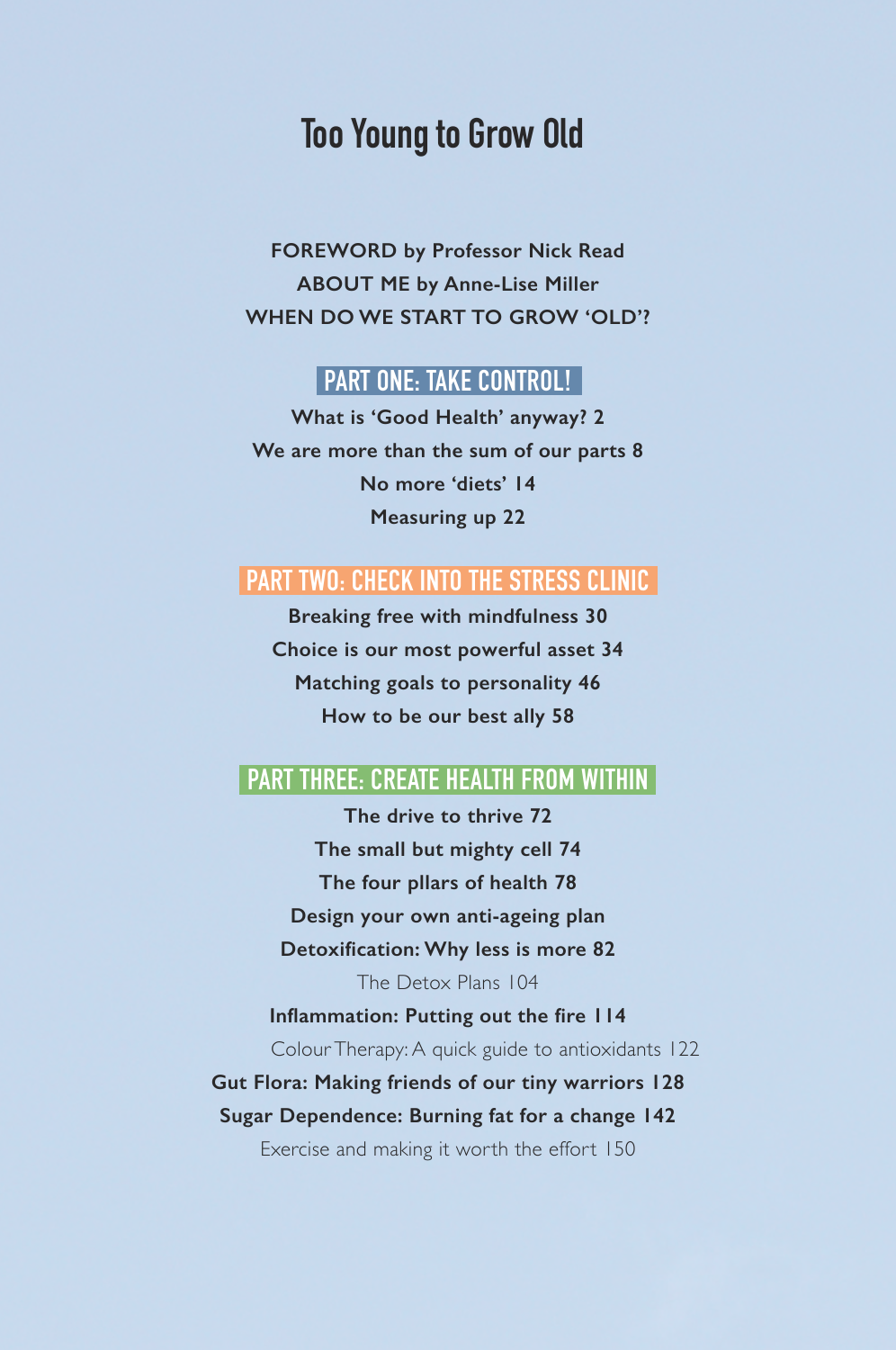## **PART FOUR: MAKE VITALITY LAST**

**Short-term goals and long-term benefits 154 The 10 principles of choice 155**

## **PART FIVE: PLAN FOR YOUR NEW LONG LIFE**

**Tips to defy ageing 182 Strategies to get you through 184 The 7-day back-to-health eating planner 186 Putting it into practice: Real case histories 194**

## **PART SIX: RECIPES**

**Detox Juices and smoothies 206** Potassium broth 209 Fermenting foods 210

**Basic Bread, muffin and wrap recipes 214 Anti-inflammatory and cardio-vascular health 220 Prostate health 224 Strong bones, nails and hair 228 Easy menopause 232 Mood and brain boosting recipes 236**

> **INDEX 240 ACKNOWLEDGEMENTS 246**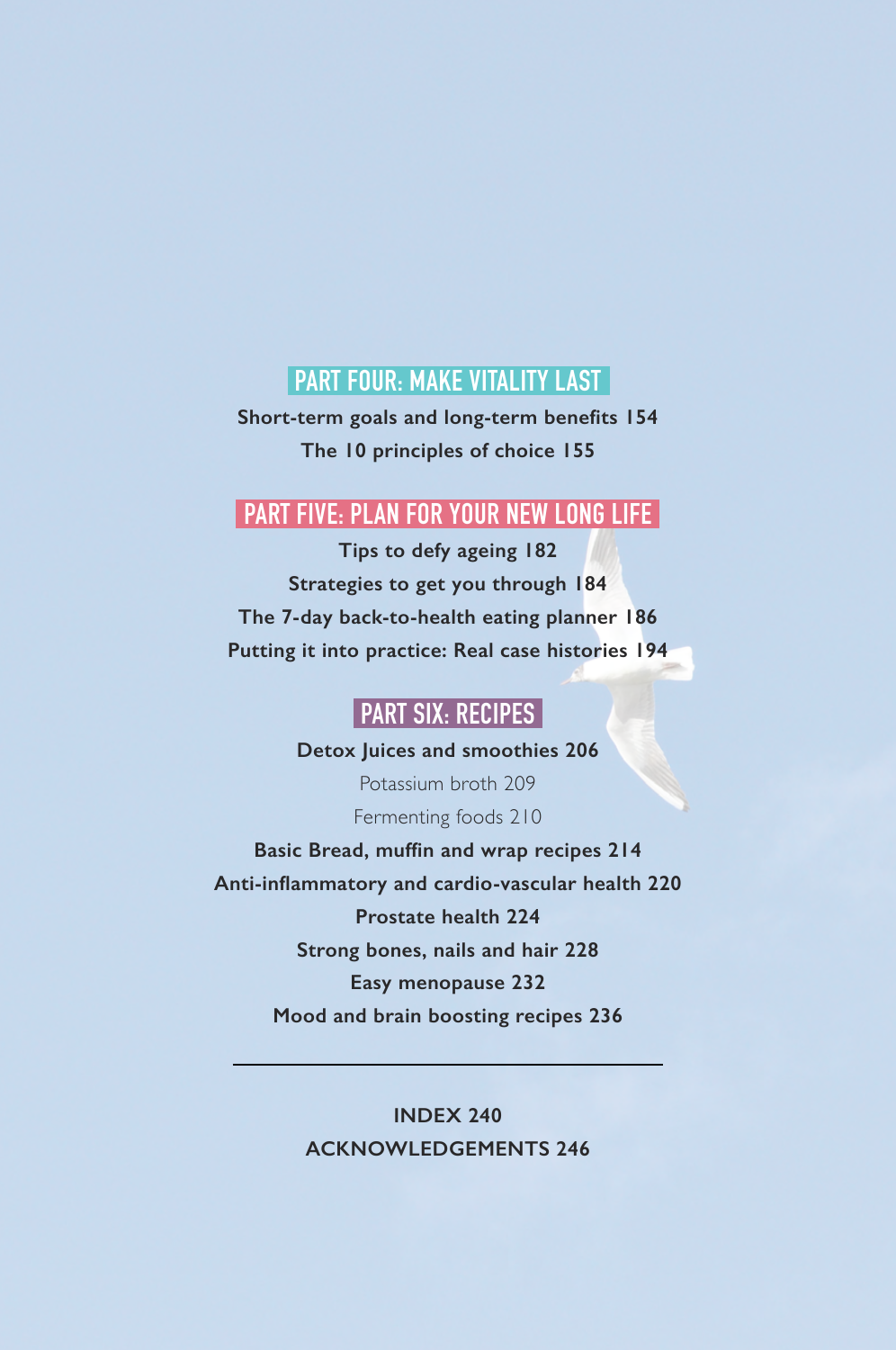

#### **FOREWORD**

When I was a medical student in the 1960s the diseases we studied were the old ones: infections such as tuberculosis, smallpox, poliomyelitis, diphtheria. We don't see those now; vaccination, hygeine, and antibiotics have all but eradicated them. Heart attacks, cancer and stroke are now the major killers, but were they always there waiting to strike if people lived long enough – or is there something toxic about life in the 21st century?

As those major infections have faded from the developed Western world, doctors and their patients have become more sensitive to 'stressrelated', 'lifestyle' and auto-immune diseases. GPs' surgeries and out-patient clinics throughout the

UK are crammed with people with hay fever, asthma, coeliac disease, diabetes, irritable bowel syndrome, lupus, autistic spectrum disorder, depression, Crohn's Disease and a plethora of other allergic and immunological diseases, some of which were unknown 50 years ago.

### *"40% of the British population now consider themselves to have a long term illness, 60% are overweight."*

Millions of people are racked by back pains, tormented by abdominal gripes, alarmed by ringing in their ears, tortured by headaches, exhausted by sleep deprivation, frustrated with constipation, debilitated with nausea and faintness, overwhelmed by the burden of obesity, terrified by shortness of breath or palpitations or just too sick and tired to cope. Such everyday illnesses may not kill them but they seriously compromise their comfort, mobility, pleasure of eating and social interaction. Too many people, it seems, are getting old before their time.

Disease occurs as a result of the interaction between us and our environment. The changes that have occurred in the way we live, the food we eat, the work we do, even the air we breathe and the water we drink can alter the expression not only of our human genome but also the far greater number of genes that encode for the metabolism of the myriad micro-organisms that live on us and inside us. Together these affect the sensitivity of our immune surveillance and our neuroendocrine control, resetting the function of our mind and body and releasing a new kind of malaise, for which traditional medicine, a pill for every ill, no longer applies.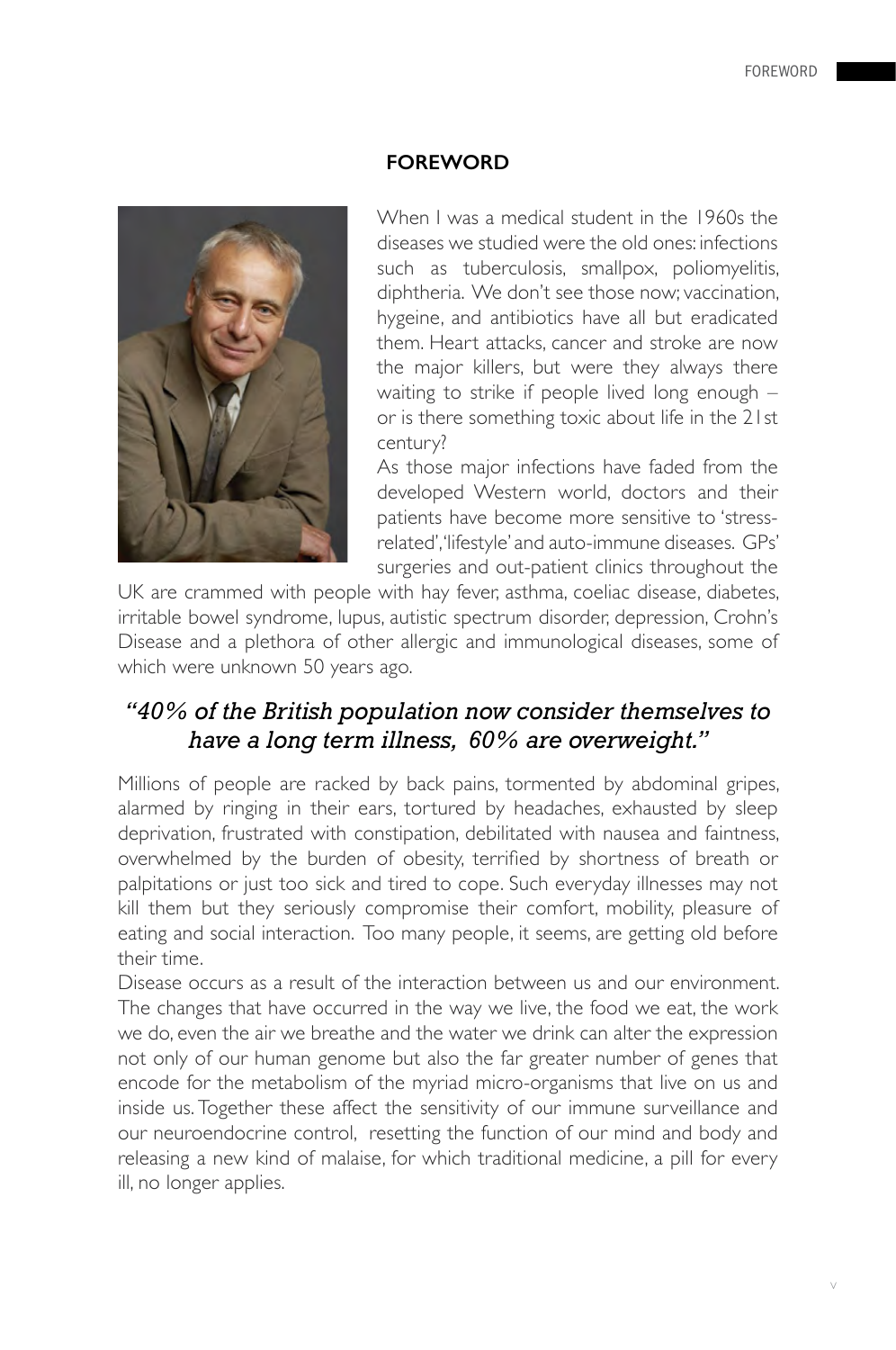In her book, *Too Young to Grow Old*, Anne-Lise Miller proposes that modern illnesses are the interaction of the changes induced in our bodily systems by our food, our activity, the stress we are under, our beliefs, the toxins we consume and the medicines we take. Health, she asserts, is no longer the prerogative of health professionals. 'Health' services are not good at keeping people well. While they may claim to promote 'evidence-based' healthy solutions for individual systemic illness, 'we are all vulnerable to the influence of externally validated truths'.

The strength of this attractively presented oeuvre is its philosophical approach. Health and wellbeing, Ms Miller asserts, is our own personal responsibility, a matter of choice, an ongoing process of adapting our beliefs and behaviour to the changes that occur in our lives, realising our creativity and changing the outcome.

*Too Young to Grow Old* offers a smorgasbord of practical solutions. These include advice on sleep hygiene, exercise, stress management, healthy eating, the balance of work and life, creativity, nature and the environment and ways to facilitate the elimination of toxins that accumulate in our bodies as a result of the way we live. Treatment of lifestyle illnesses do not have to be about deprivation. We can discover pleasure and a sense of balance in a positive and healthy approach to eating, exercise, work and society.

This book is a *tour de force;* a rich blend of ancient wisdom and modern science. Take the time to read it thoughtfully. Explore the sections that resonate with you, take from those the ideas that seem to help, engage, realise less is often more, commit to meaningful change, but pace yourself, allow time to make it a habit, find your own way. Living longer need not be a gradual deterioration in function and wellbeing, it can be a celebration of wisdom and experience and the youthful vitality to enjoy them.

#### **Dr Nick Read MA, MD, FRCP**

Gastroenterologist, Physiologist, Nutritionist, Psychotherapist. Author: *Sick and Tired. Healing the Illnesses Doctors Cannot Cure.*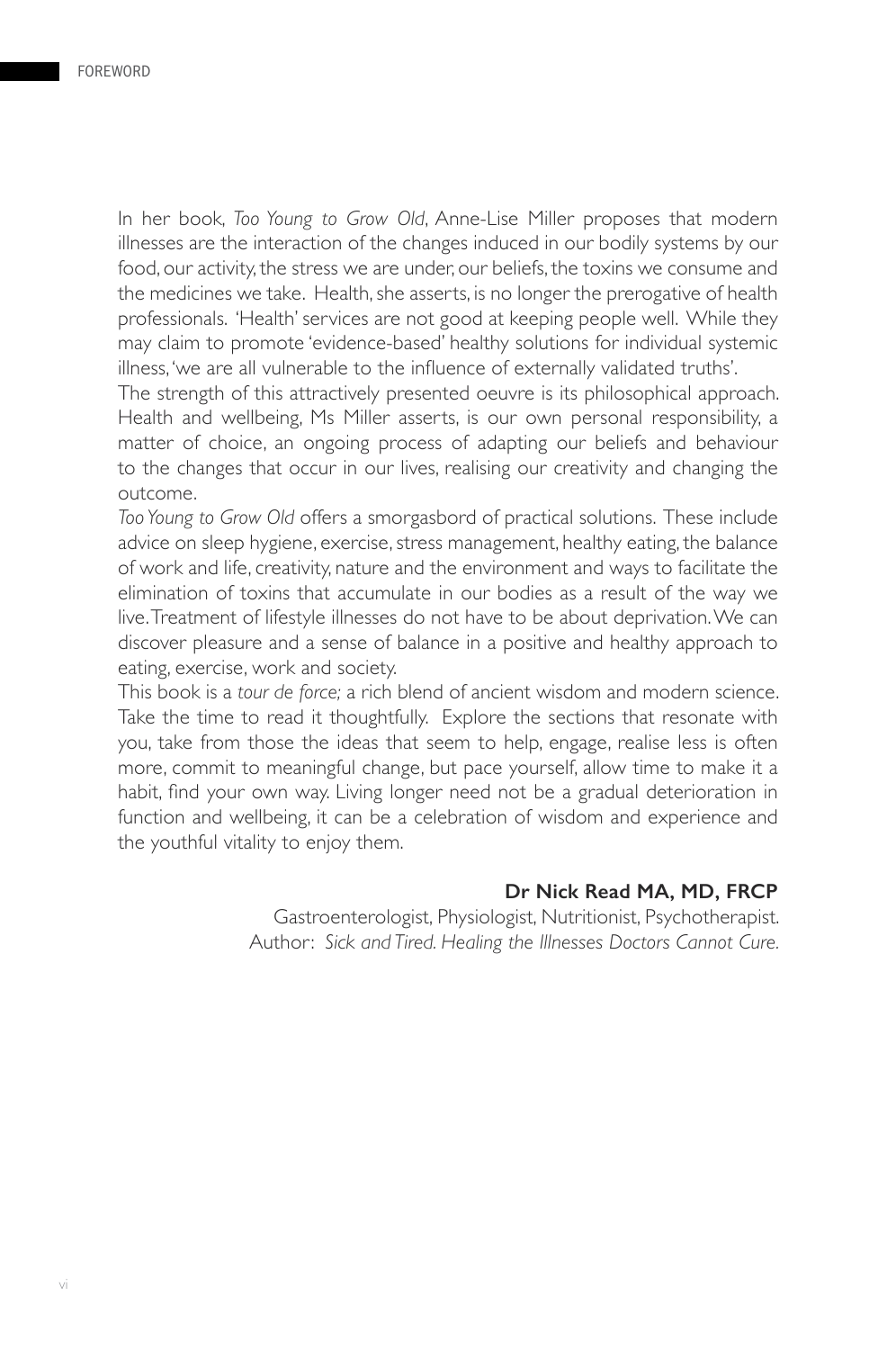

#### **ABOUT ME**

I was born in Paris 50 years ago at a time when French society had recovered from the ravages of war but before cultural fragmentation and the rise of feminism. French identity and values were based on socialism, equality and the comforting gift of philosophy shared among friends – usually enjoyed with the help of a good bottle of wine and delicious home cooked food.

I came to London to study contemporary dance when I was 19 and I discovered the British culture with its quirky individuality, feminist views and exotic multi-cultural society. It may seem odd now, but in 1983 the clash was spectacular. It challenged and irrevocably formed my identity. I discovered wholefoods and vegetarian

restaurants; alongside white sliced bread, tasteless iceberg lettuces and fruit sold by the piece – unheard of in France at that time!

Dance turned out to be my therapy, but not my passion. Through it I realised the pitfalls of pursuing looks and ideals instead of health; and felt the pain of trying to conform to standards that were neither my own, nor physically possible. I smoked, drank a lot of coffee and my body ached most of the time. For a few years, I went on fighting the image I stared at daily in the huge mirrors of the dance studios until the day I decided that this was not for me and I set on the journey towards my true vocation.

With dance I had developed an acute awareness of my body and the kinesiology of movement – or more precisely how proper alignment guarantees the minimum effort for the maximum impact. Muscles had to be coordinated and balanced to ensure optimum result. I began to study physical therapies and discovered that I could physically tune into a client's muscles when I massaged them and receive a multitude of silent information. I would get to know the person through their tension and the response of their body to my touch. I could help and guide them, but I could not do it for them. Each person had to find their own path and their own realignment, but I had found my true vocation. In 1992, I undertook two-year training in Systematic Kinesiology with Brian Butler and gradually realised that the principles of self-adjustment and balance could also be applied to personality and life-style. I eventually developed my own way of working and supporting my clients to reclaim their health through better selfawareness, lifestyle choices, dietary adjustment – and regular detoxes.

In 1998 I opened a detox retreat in Scotland with my husband at a time when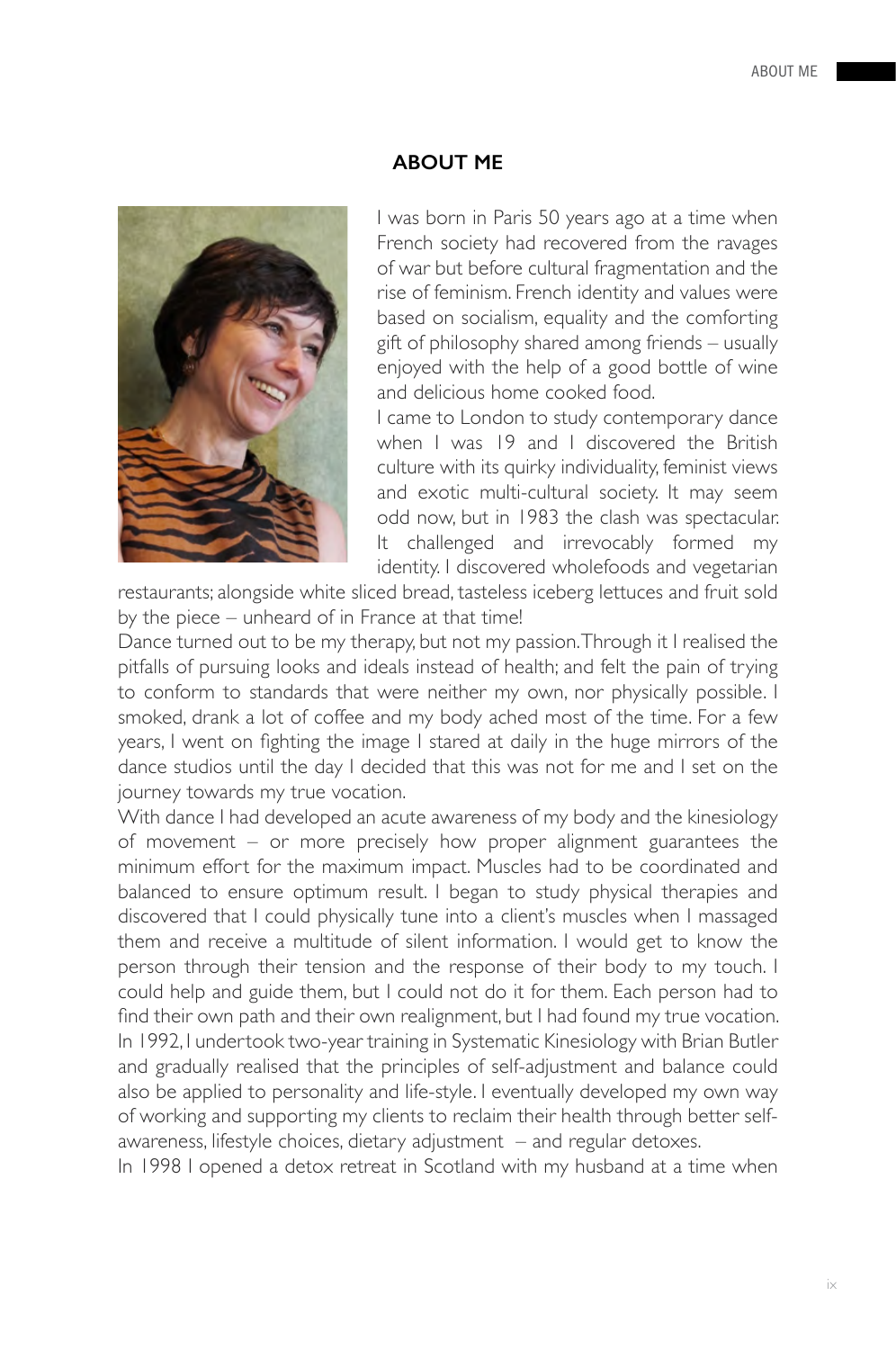the concept had not yet been born. I became privy to the extraordinary healing potential of fasting and detoxing. People would transform before our eyes in a matter of days. The following 15 years I spent in Scotland were a great opportunity to experiment on my own health, and learn from the numerous guests who came to stay with us.

Today I can sincerely say that I feel healthier than I was at 20, my body is stronger and pain-free, my weight stable and my moods far more consistent. I have found strategies to control my weaknesses and feel more confident in my strength. The wisdom of self-knowledge is undoubtedly the product of time, but too often what we gain in wisdom we lose in vitality. I am convinced this does not have to be the case.

A few years ago I was diagnosed with a rare genetic disease which, I was told, would result in blindness akin to macular degeneration and unavoidable with age. The signs were all there in my retina and two years ago my vision was affected by black spots and wavy lines. I was told that the condition was in my genes and that because of my age more deterioration was inevitable and I would have to accept it. Instead, despite my parents' concern I challenged the doctors' prognosis and faced my own fears. I increased my antioxidants, removed gluten from my diet and detoxed my liver – nothing too extreme – but six months later I was rewarded with straight lines and no black spots. I still remember the day I looked out of the window and it dawned on me that everything was clear and at last my vision was normal.

So many of the people I have accompanied along the way of health recovery have encouraged me to write about my experience and approach. It is to them, and the many more who continue to regularly consult me in London and take part on my week long detox retreats, that I dedicate this book.

Anne Lise